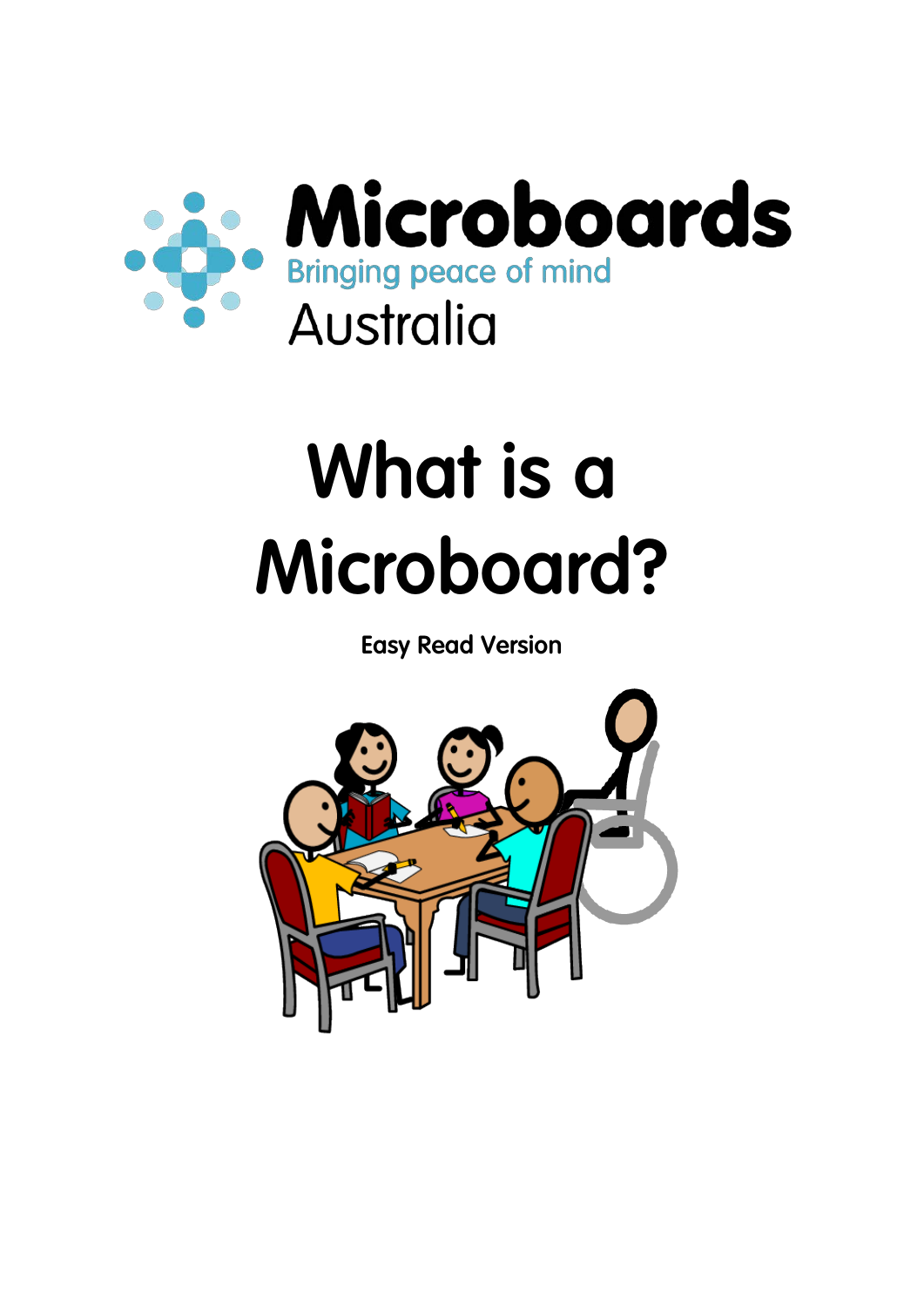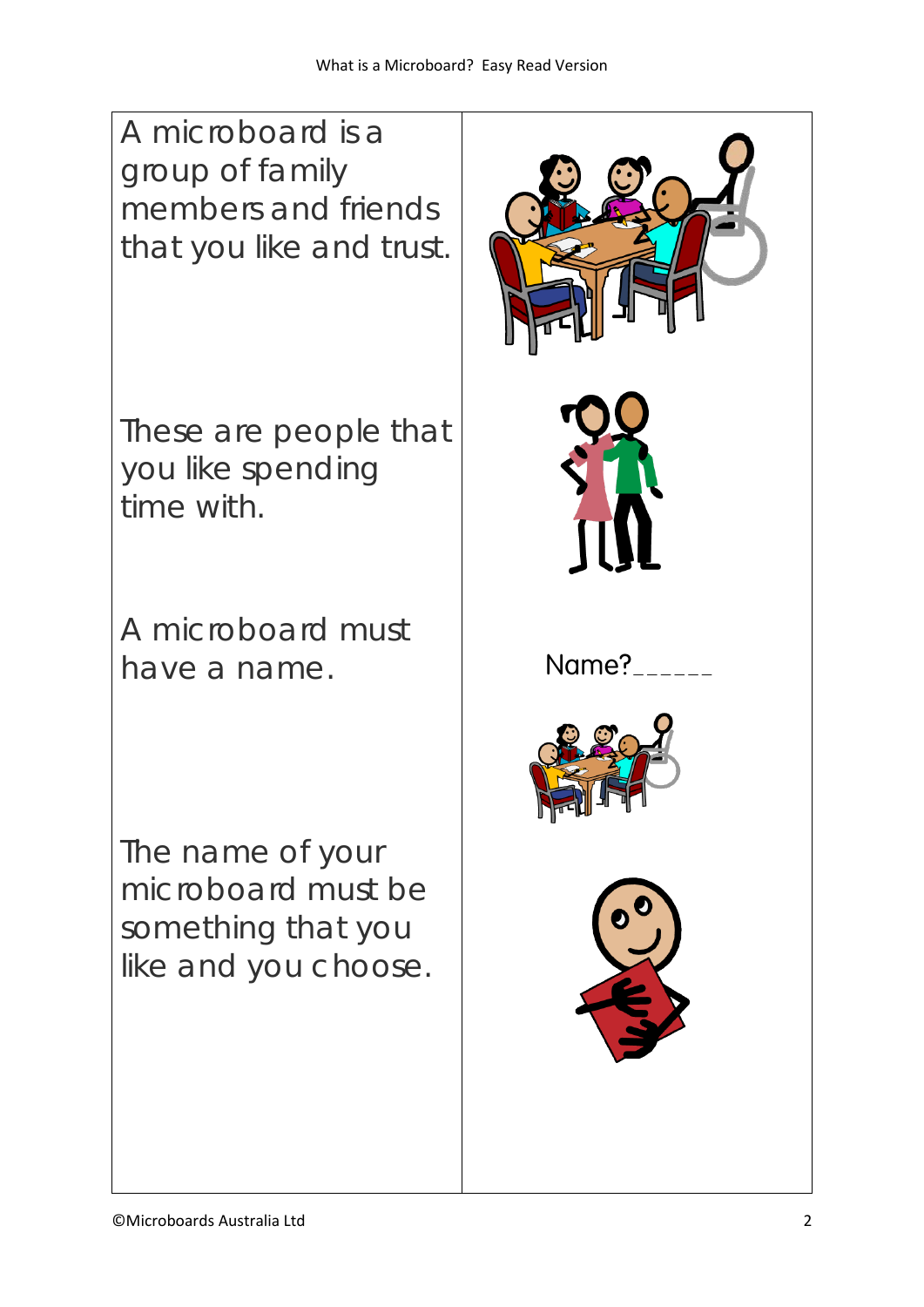The people in the microboard can help you choose a name. When the person that cares for you most (like your mum or dad) gets too old to be able to help you or they die, your microboard will still be there to help you. You are in charge of your microboard. The people in the microboard promise to help you in the way that you want to be helped.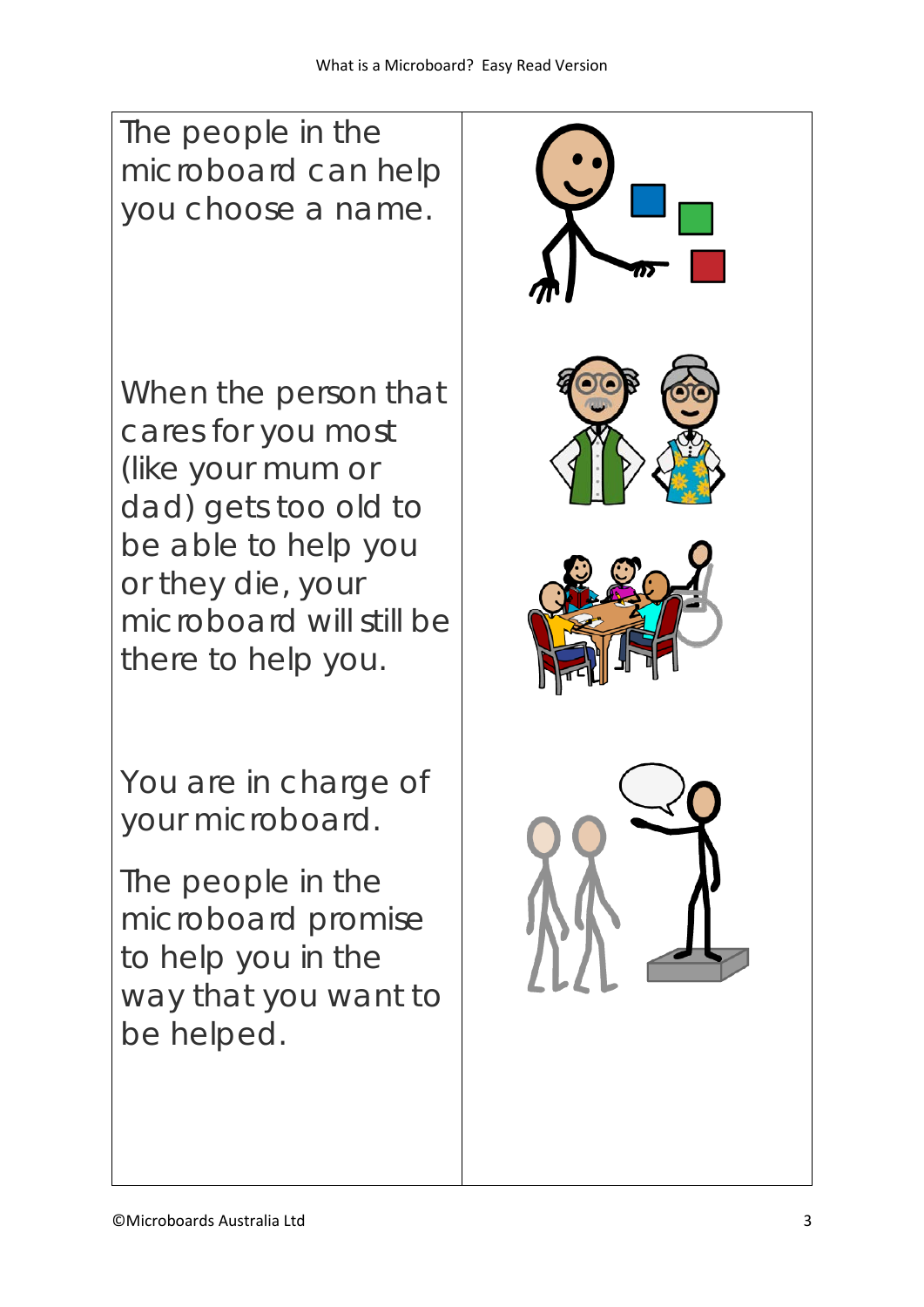The people in the microboard promise to follow the rules of the microboard.

These rules are called the constitution.

Members sign a form to say that they have created your microboard.

Someone from your microboard then gives this form and a copy of the rules to the government office in your town.

They will also need to pay some money.

Once these things are done, you will have a microboard.

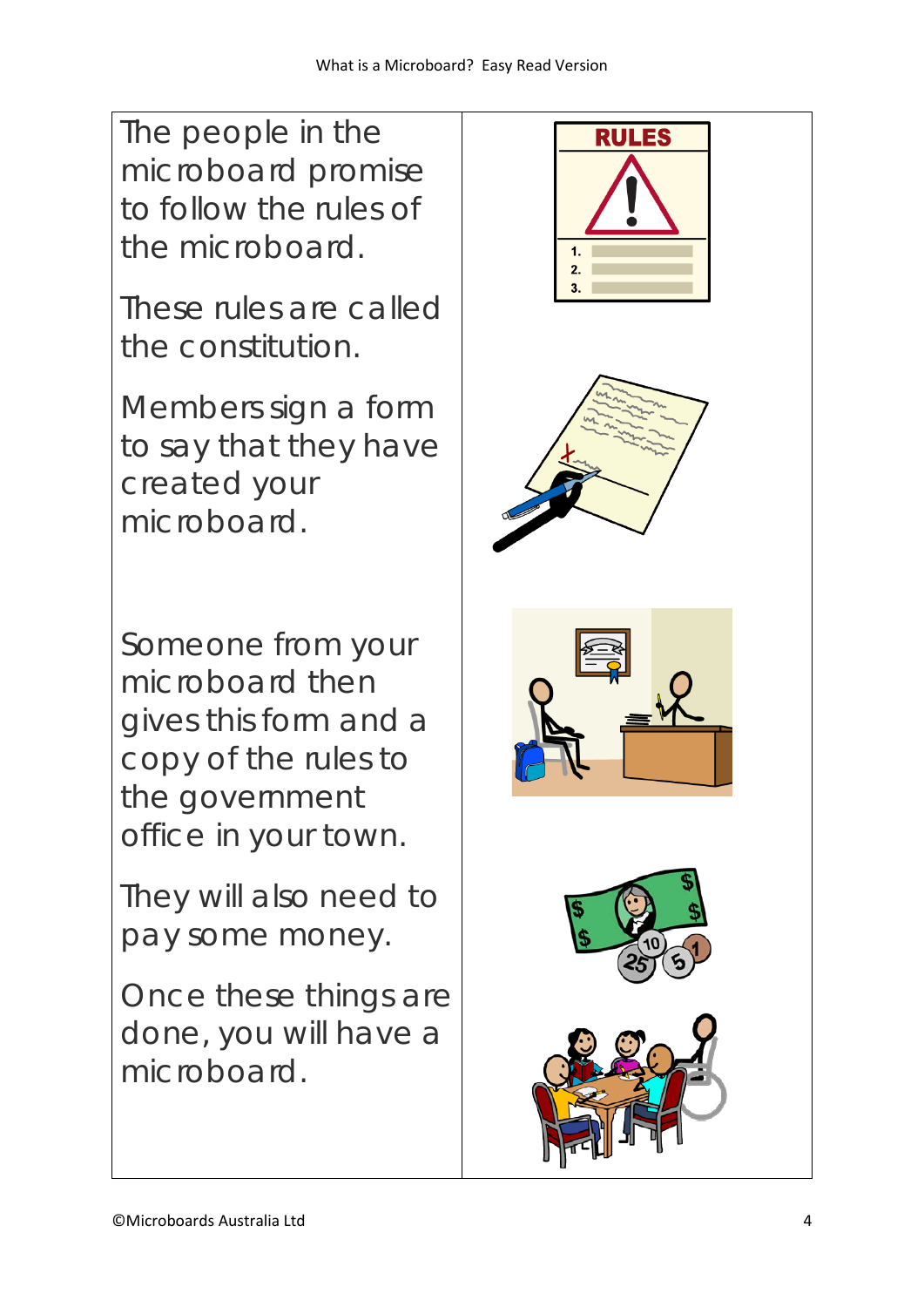You can ask your microboard to help you work out what you would like to do in your life.

They can help you work out things like where you would like to live

What you might like to do for work

Where you might like to go for a holiday